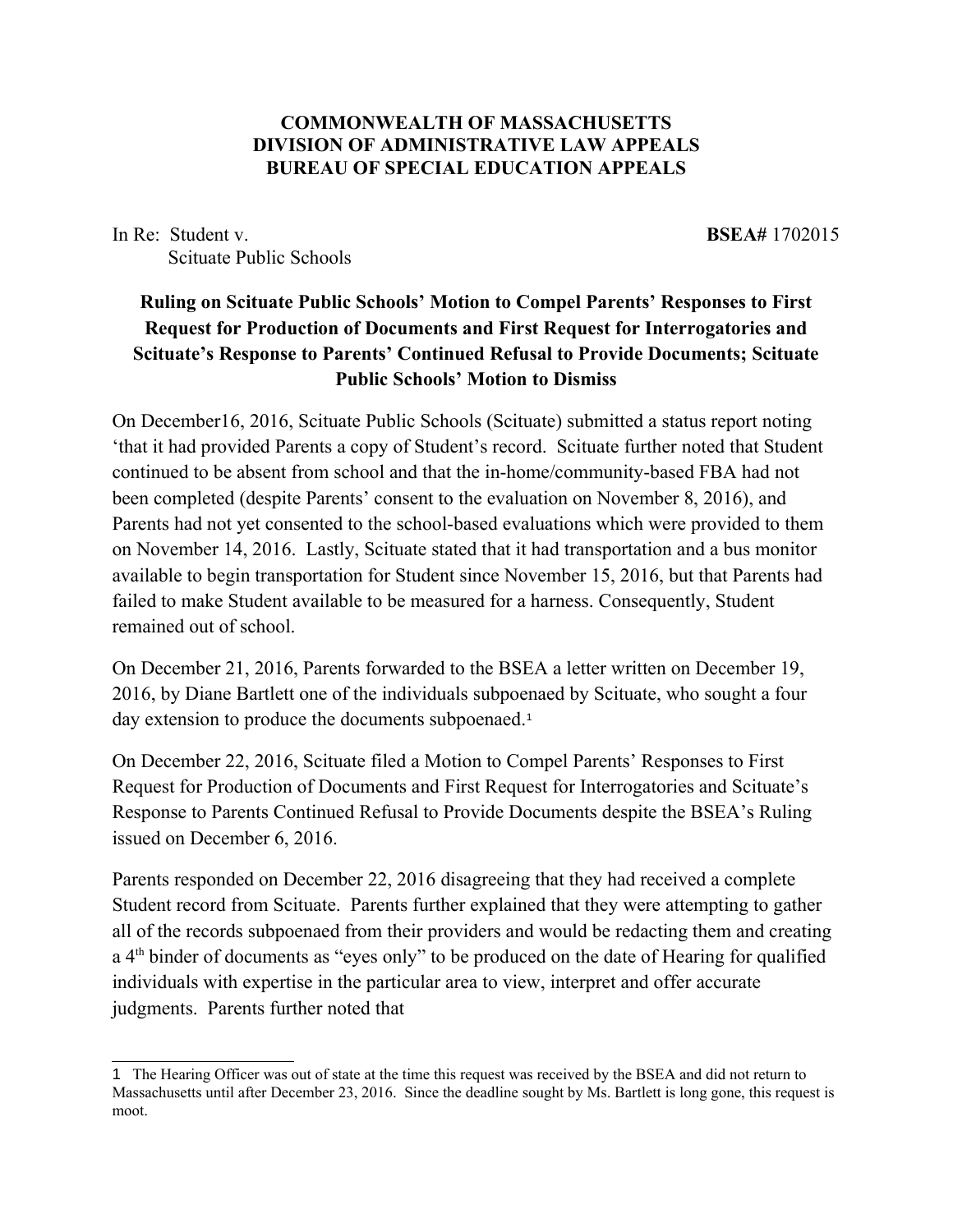None of the new information we will provide will come without first being reviewed by us and it will include any redactions of personal information that is not a conversation about [Student's] educational need in the special educational system with his disability considerations.

Parents noted that the aforementioned records were their personal property and therefore, they wished for all copies to be returned to them after the Hearing.

On December 27, 2016, Parents forwarded a letter written by Aasma Khandekar, MD, on December 21, 2016, which recommended that as a matter of safety Student receive home tutoring until the BSEA Hearing process was completed, and stating that Student's threats of harm to others were a "critical complicating factor" in the process of identifying an appropriate educational setting for Student.

On January 3, 2017, Scituate filed a Motion to Dismiss arguing that Parents had failed to comply with the orders issued by the BSEA and had not yet produced responses to the Discovery Requests served by Scituate on October 3, 2016. A Ruling regarding Discovery was issued on December 6, 2016, which Ruling also set timelines for responses which, according to Scituate, Parents had disregarded. Scituate argued that since a Hearing in this matter was scheduled for February 9, 10 and 13, 2017, Parents' refusal to comply with the Orders placed Scituate at a disadvantage, preventing it from properly preparing for Hearing. As such, Scituate sought dismissal consistent with Rule XVII B.2 and B.3 of the *Hearing Rules for Special Education Appeals*.

On January 10, 2017, Parents submitted their Objection to Scituate's Motion to Dismiss, disagreeing with some of the assertions made by Scituate, requesting that Scituate narrow the scope of discovery, noting that they had not yet received a response to their request for documents from the district, stating their request to participate in mediation, and seeking assistance from the BSEA to resolve the pending issues.

On January 11, 2017, Scituate wrote to the BSEA seeking a copy of any pleading filed by Parents, as counsel for Scituate had not been copied by Parents on their submissions to the BSEA. The following day Scituate filed a Response to Parents' Objections to Scituate's Motion to Dismiss, offering further arguments/clarification supporting its position.

In response to the Parties positions, a telephone conference call was held on January 13, 2017. All of the above was thoroughly discussed during the almost one hour telephone conference call, as a result of which, after listening to the Parties, several verbal Orders and Rulings, were entered and are memorialized below: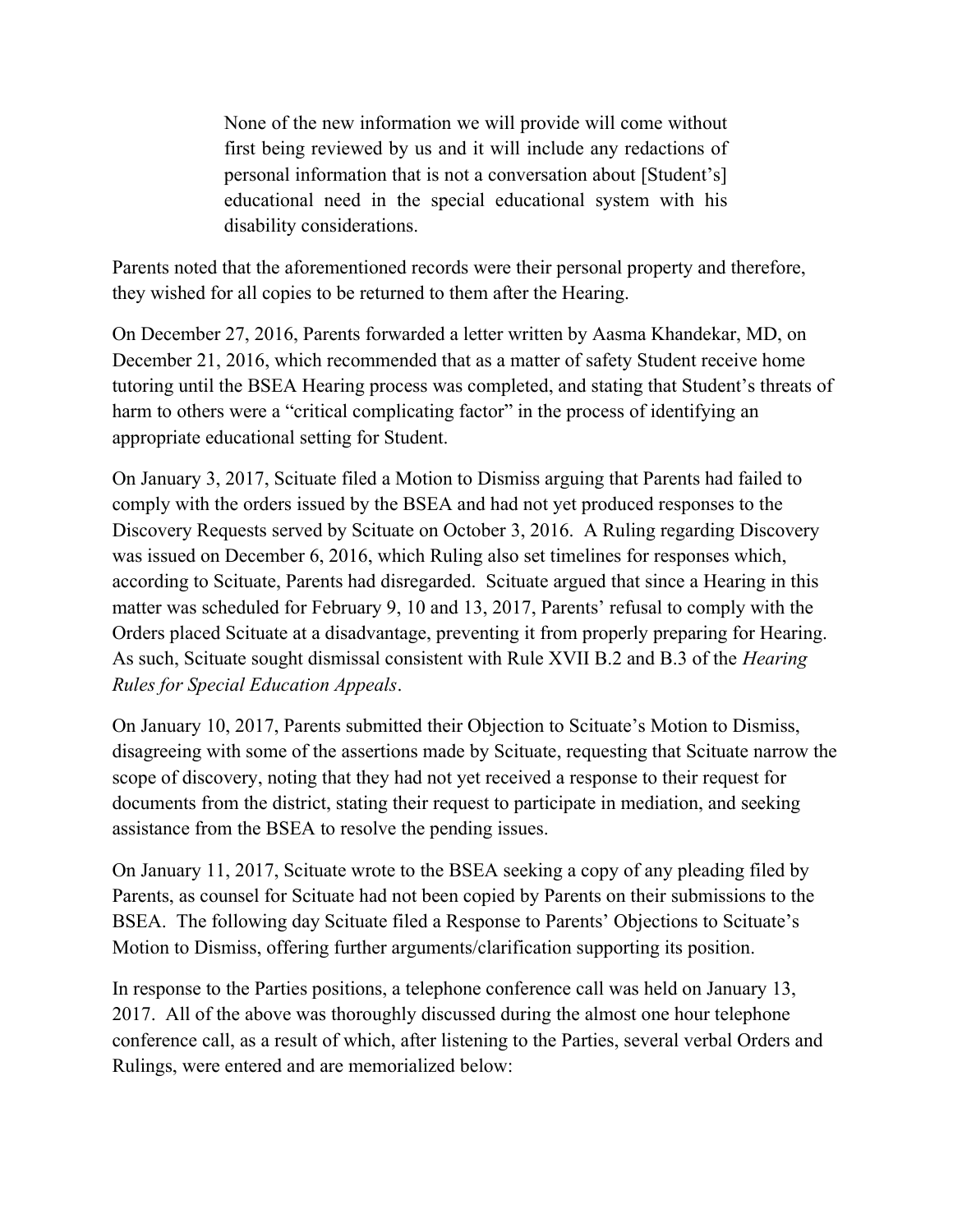- 1. Parents are found to be out of compliance with the Orders issued by the BSEA in the Ruling issued on December 6, 2017. As such, Parents are ordered to respond to Scituate's discovery requests by the close of business on January 20, 2017.
- 2. Scituate's Motion to Dismiss is DENIED. Scituate shall:
	- a) Reissue the subpoena requests regarding production of documents involving Student's mental health/treatment issues to the BSEA by the close of business on January 19, 2017. All other subpoenas/production of documents may be forwarded directly to Scituate. It is suggested that Scituate only request information necessary to support its position at Hearing.
	- b) Respond to Parents' requests for documents including nurse's notes, attendance records, summer program records, minutes/notes of meetings, etc. If the record requested by Parents does not exist, Scituate need not create a record but shall inform Parents that the record does not exist.
- 3. Parents shall:
	- a) Make a written request for *in camera* review of the sensitive records only (e.g., psychologist/clinical social worker/psychiatric notes and hospitalization records).
	- b) Provide the individuals/institutions subject to the subpoenas releases of information for the documents to be produced to the BSEA as soon as possible.
	- c) Bring the harness they have at home (which they use to transport Student and which they assert fits him) to Scituate so that Scituate can purchase one like it to transport Student. I note that Mother stated during the telephone conference call that Parents agreed to have Scituate use their harness to transport Student to school while Scituate obtains a harness.

The Parties have been advised that no postponement of the Hearing will be granted, especially in light of the fact that Student is currently hospitalized. Parents have stated that they are in the process of obtaining a neuropsychological evaluation. If the report of this evaluation is available to the Team for discussion prior to the Hearing, Parents shall provide it to Scituate, but if the report of the neuropsychological evaluation is not available the Hearing will proceed without it. Evidence regarding Student's current needs/ concerns may be offered through other sources.